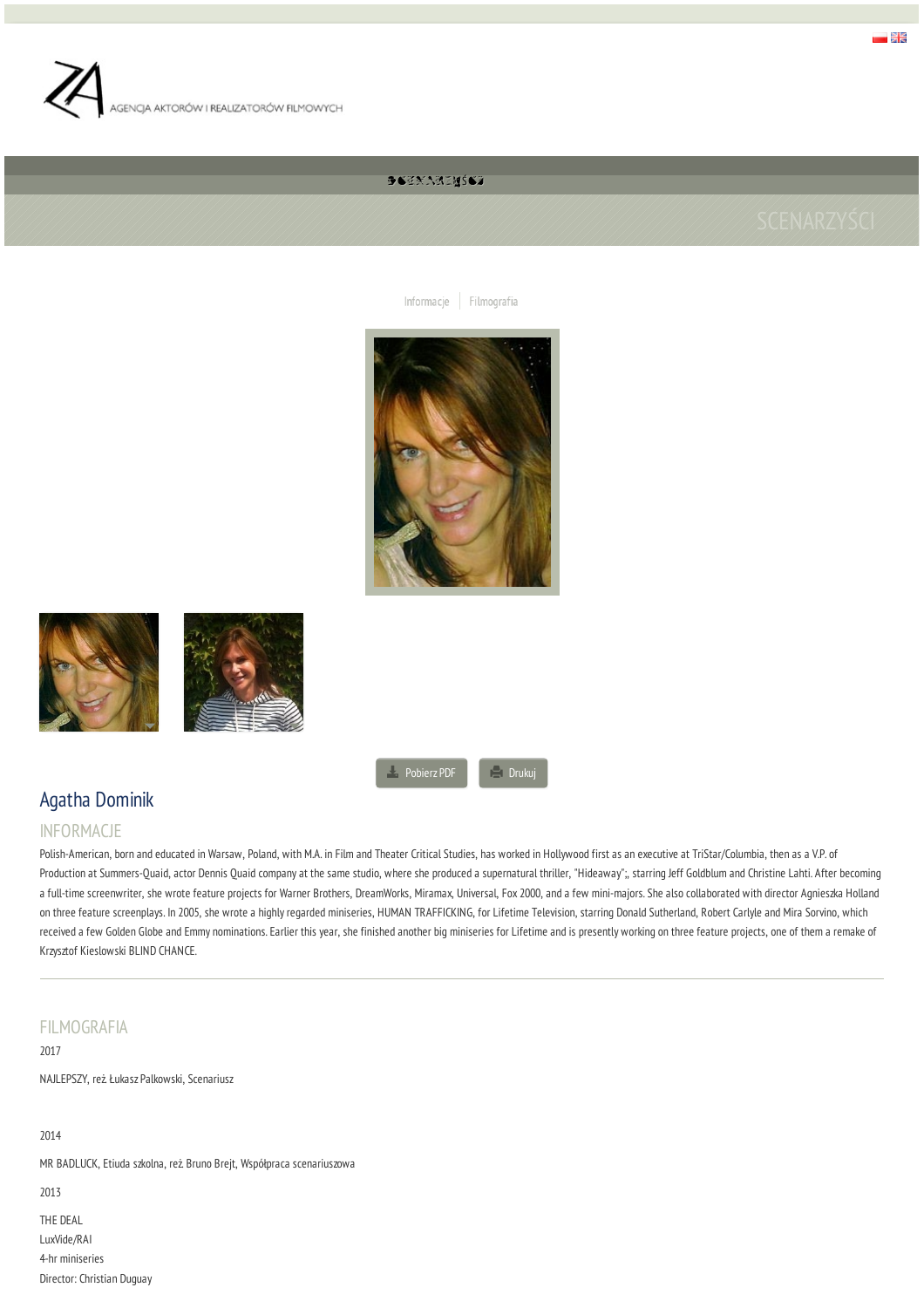2012

NUREYEV PayPerMoon/RAI/France2 4-hr miniseries POTRAIT OF AN ADDICT Based on the memoir by Bill Clegg GhostCrab Films

LEFT TO DIE Von Zerneck/Sandlot/Lifetime Starring: Barbara Hershey and Rachel Lee Cook

YEAR OF PROPHECY Based on the novel by Dorota Terakowski Argomedia Productions Director: Martin Ziebinski

#### 2011

REBEL WITHOUT BORDERS CD Films Director: Christian Duguay

## CINDERELLA

4-hr miniseries Lux Vide/RAI Director: Christian Duguay Starring: Vanessa Hessler, Flavio Parenti

#### 2010

VICTORIA WOODHULL Based on the book by Louis Beechy Underhill 4-hour Miniseries Lifetime Television/Robert Greenwald Productions

WEIRD SISTER

Based on the novel by Kate Pullinger Doppleganger Productions, London

### 2009

CHILD, INTERRUPTED CBS/Paramount

#### 2007

BOOT CAMP Edgey Productions Director: Christian Duguay Starring: Mila Kunis, Peter Stormare

#### 2005

HUMAN TRAFFICKING 4-hour miniseries Lifetime Television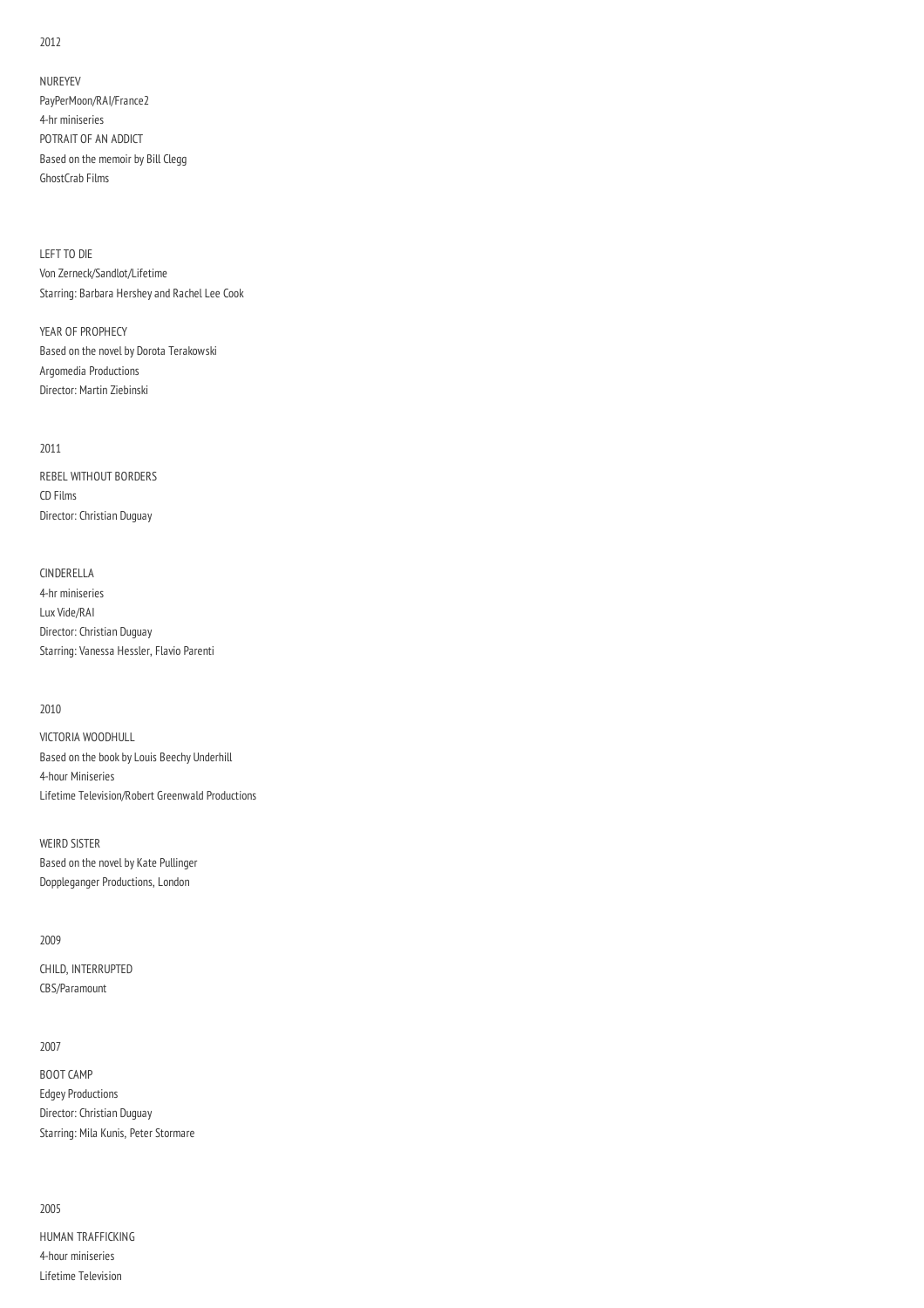Producer: Robert Halmi Director: Christian Duguay Starring Mira Sorvino, Donald Sutherland, Robert Carlyle 3 Golden Globe, 3 Emmy Nominations

I KNOW THIS MUCH IS TRUE Based on the novel by Wally Lamb Fox 2000 Producers: Ed Saxon/Peter Saraf

#### 2004

WE THE LIVING Based on the novel by Ayn Rand Rhapsody Productions

#### 2003

THE SEAMSTRESS Based on the memoir by Sara Tuvel Berstein Universal Studios Director: Agnieszka Holland Producers: Ed Saxon/Peter Saraf

2002 "MAKBET" Based on "Macbeth" by William Shakespeare Braun Entertainment/Franchise Agnieszka Holland - Director

2002 "THE DEATH OF CONRAD SHEPPERD" Based on "The Count of Monte Cristo" by Alexandre Dumas DreamWorks Walter Parkes/Mark Gordon - Producers

2001 "THE LAIRD OF TOMINTOUL" Phoenix Entertainment/Miramax

2001 "THE BLESSED" Mark Johnson Productions Beacon Entertainment

2000 "ALL THE KING`S HORSES" Jagged Films/Warner Brothers Mick Jagger - Producer

#### PRODUCER:

1996 "HIDEAWAY" Based on a Dean Koontz bestseller Staring Jeff Goldblum, Christina Lahti, Alicia Silverstone, Jeremy Sisto TriStar

#### PRODUCTION EXECUTIVE:

1995-1999 V.P. of Production Summers-Quaid/Tristar